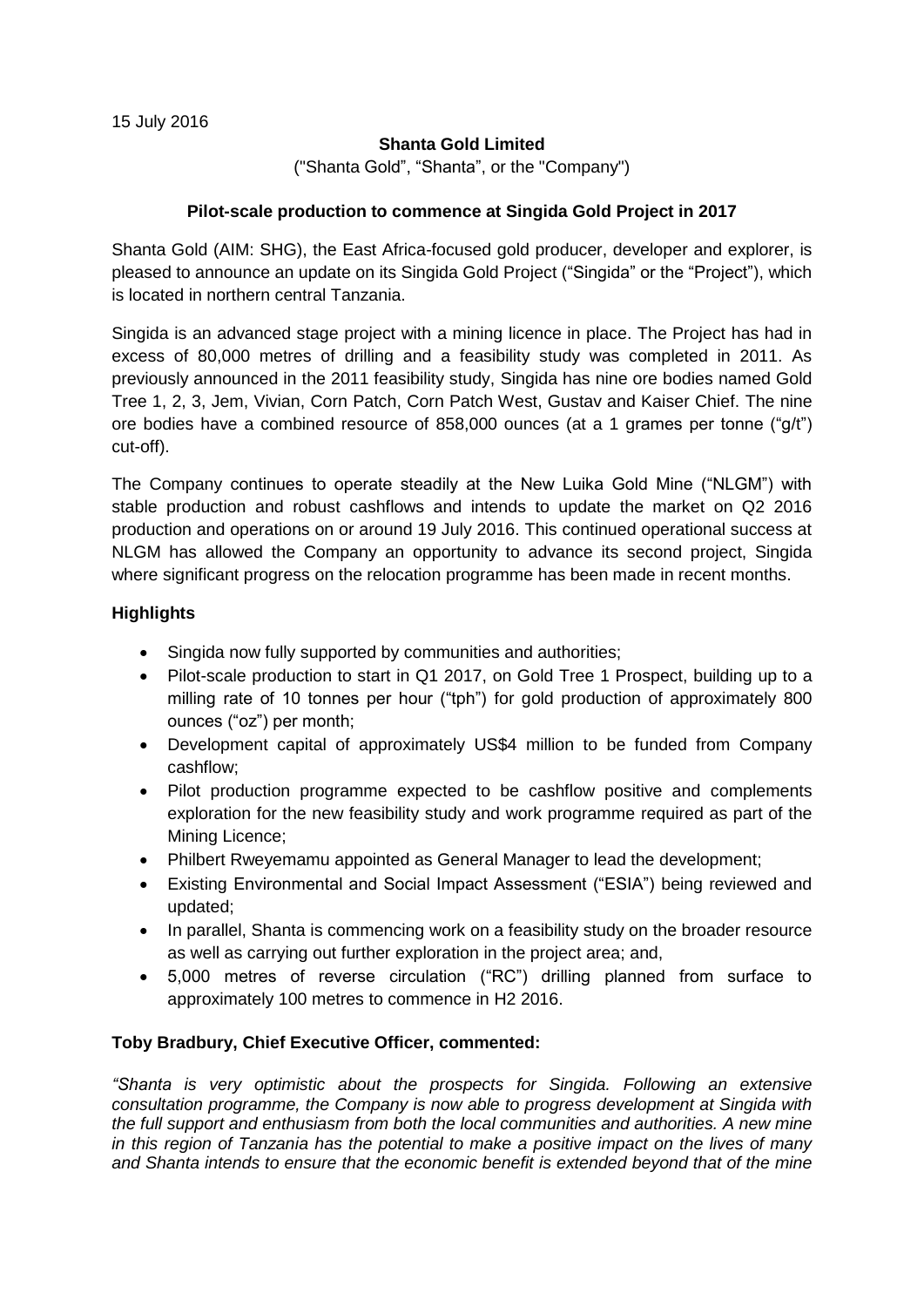*itself. The Company looks forward to working with our partners in Tanzania to bring this exciting project to life."*

# **Singida Gold Project**

Three mining licences for Singida were issued in January 2012. In the more than four year intervening period while the formal relocation exercise was on-going, the gold market has changed considerably, with prices having fallen from circa US\$1,650 per ounce ("/oz") to US\$1,350 /oz. The authorisations granted at that time, such as the ESIA, are in need of review although the mining licences remain valid until 2022 and may be renewed at that time.

Recognising the potential at Singida and as reported in April 2016, Shanta engaged Philbert Rweyemamu, a highly regarded Tanzanian mining industry professional to lead the Project as its General Manager. Philbert was formerly with Acacia Mining from 2007 to 2015 where he held roles as General Manager of Buzwagi and Tulawaka Gold Mines as well as Government Relations Manager and leader of major community projects. Prior to this, he was with De Beers where he gained experience in South Africa, Botswana as well as in Tanzania. Philbert has a Mining Diploma from the Haileybury School of Mines, Ontario, Canada, and BEng and MSc degrees in Mining Engineering from the Cambourne School of Mines, UK. His knowledge of and connections into the mining industry in Tanzania are immensely valuable to the Company as it seeks to take Singida and other projects forward.

While an updated feasibility study is conducted on the broader Singida resource to reflect current market conditions, the intention is to promptly update the ESIA that will enable a small scale pilot gold mining operation to commence in Q1 2017. This operation is intended to generate cashflow from a very low capital base and demonstrate the Company's commitment to the development of this Project.

Singida is now receiving strong support from the communities and authorities and it is the Company's intention to start producing gold, building up to a milling rate of 10 tph for gold production of approximately 800 oz per month. The pilot operation is expected to run for at least two years subject to further resources being identified and a larger scale operation being initiated. The capital cost is not expected to exceed US\$4 million. Development funding will be provided from the Company's existing cashflow.

Based on previous exploration drilling results, as well as numerous gold deportment and metallurgical tests conducted, the Company is confident that a significant quantity of gravity recoverable gold can be realised from near-surface sources, down to a depth of approximately 10 metres below surface.

Existing resource block models for the Gold Tree 1 Prospect suggest average grades of approximately 6 g/t to be prevalent in its near-surface expression which is to be the initial target. In the meanwhile, the Singida resource models are currently under review to confirm earlier resource estimation findings.

Previous exploration at Singida was budget-constrained and as a result the prospect was not drilled to its full potential. The prospect is made up of a series of greenstone formations that comprise an intercalated sedimentary and volcanic sequence with similarities to the Nyanzian Archaean metasediments and metavolcanics of the Lake Victoria Goldfields.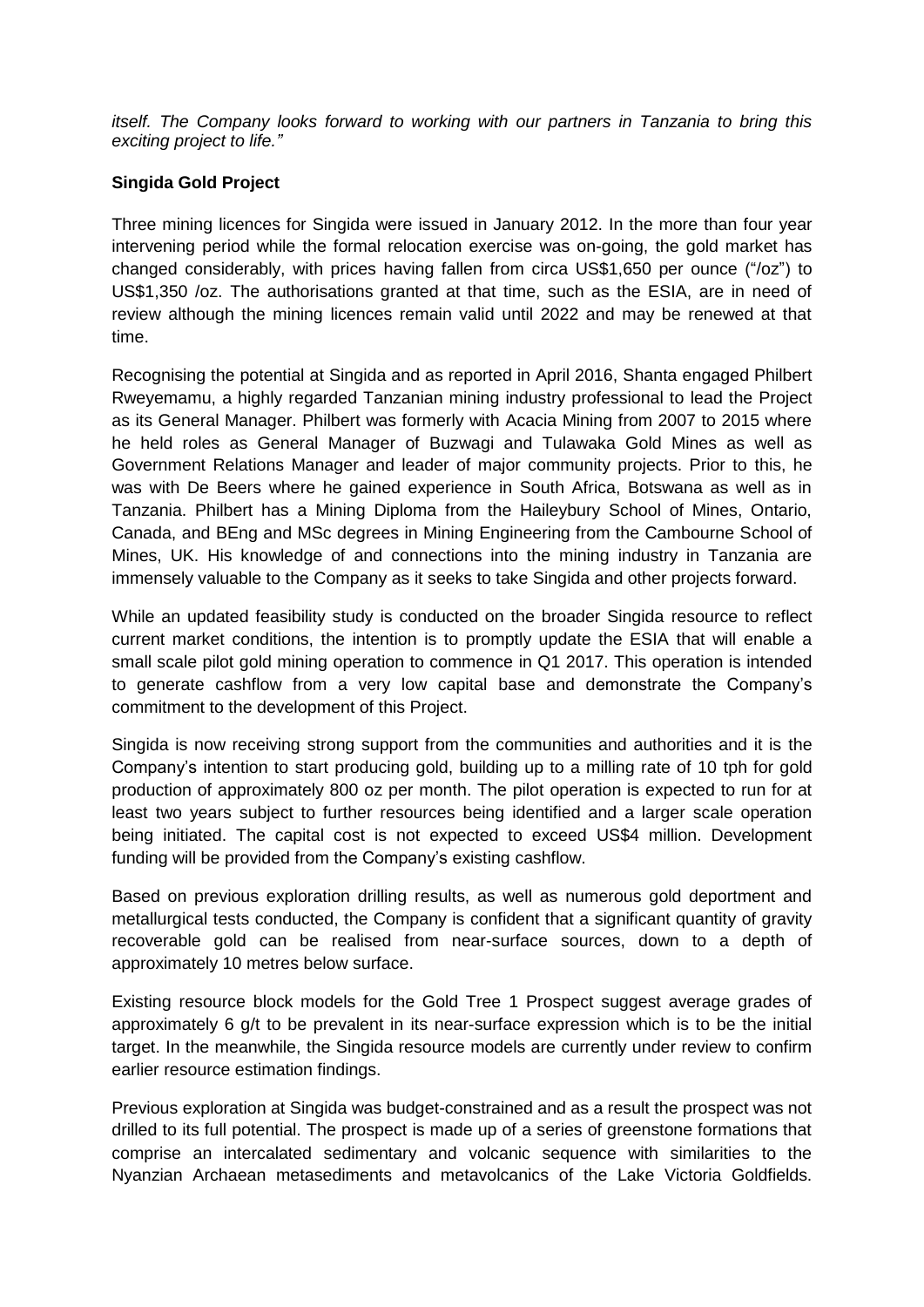There is potential for the scale of the Singida resource to extend considerably on strike and at depth.

Accordingly, in parallel with the pilot mining and processing operations, some exploration to assess the broader potential of the resources will be conducted. Shanta's in-house exploration team is very familiar with the assets and has put a programme together to test the upside involving 5,000 metres of RC drilling from surface to 100 metres below surface targeting en-echelon mineralised structures identified in the hanging wall of the main Gold Tree 1 Prospect. Should favourable results be achieved with this drilling, the Company may opt to extend the drilling programme to test mineralisation at depth. The budget for this first phase of drilling is included in the Company's capital programme for 2016 and will commence in H2 2016.

Work that has been achieved since April 2016 has included:

- procurement of additional land (outside of the mining licence) to expand the existing (exploration) camp;
- establishment of formal security arrangements;
- demarcation of licence boundaries;
- registration of land valuations which enables the mining project to commence;
- construction and upgrade of camp facilities to prepare for the greater activity;
- consolidation of the existing drilling database and re-modelling of the ore wireframes; and
- regolith characterisation test work undertaken for which results are awaited.

All of the above work has been performed with extensive engagement of the local communities including employment of local people on short term contracts to assist in the development work. At a District and Regional level, the authorities have been involved in the mine development plans and TANROADS, the state roads authority, has already upgraded the 35 kilometre gravel road from the main road at Ikungi to the mine site. There are also plans to extend grid power to the area in the medium term.

This announcement is inside information for the purposes of Article 7 of Regulation 596/2014.

### **Enquiries:**

### **Shanta Gold Limited**

Toby Bradbury (CEO)

+255 (0)22 2601 829

Mark Rosslee (CFO)

### **Nominated Adviser and Broker**

Peel Hunt LLP

Matthew Armitt / Ross Allister / Chris Burrows +44 (0)20 7418 8900